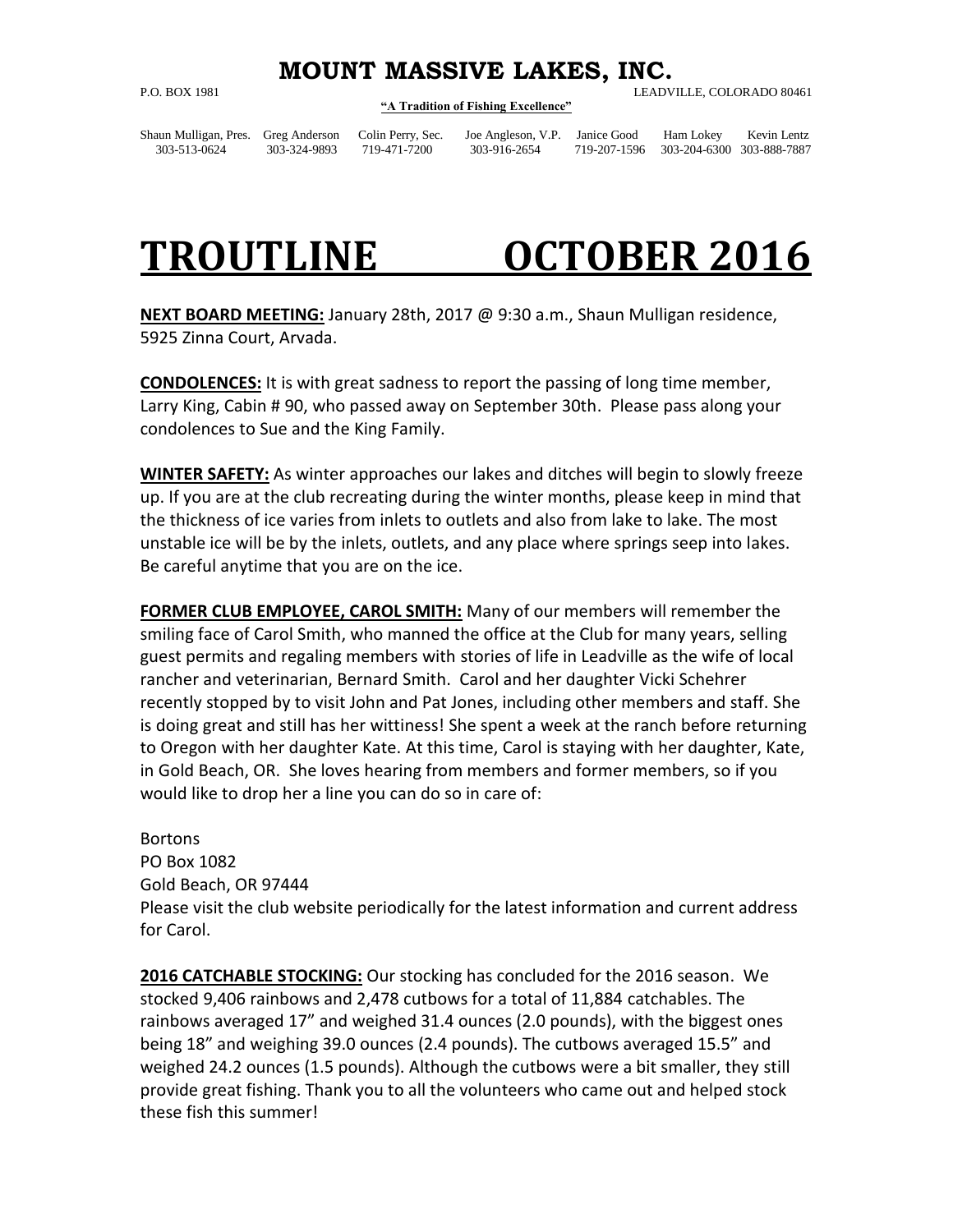**2017 KAMLOOPS RAINBOWS:** We currently have 19,463 and they are 15". We have 3,998 more fish compared to last year at this time and they are similar size. These fish will hopefully have one more month of good growth, depending on the water temperatures in October. We will hold back 2,500 of these fish next summer for our super catchable program in 2018. Along with these rainbows, we have 2,148 cutbow super catchables for 2017. These cutbows are 19" and weigh 45.7 ounces (2.9 pounds). The 2017 catchables and super catchables are located in New Pond, Pasture Pond, Rainbow Pond and Pond 2 for the winter.

**2018 TRIPLOID RAINBOWS:** Our triploids are healthy and have grown well this summer. We currently have 23,897 and they are 9.5". They are slightly larger than the 2017 rainbows were at this time last year and we also have about 2,000 extra to help mitigate with disease and predator loss this winter. We hope that October will provide us with warm weather so we can get one more month of good growth before going into the winter. These fish are in Pond 1, Jones Pond, and Hatchery Pond for the winter.

**2019 TRIPLOID RAINBOWS:** We will receive our order of 38,000 triploid rainbow trout eggs on October 12<sup>th</sup>. We ordered these eyed eggs from Troutlodge, which is located in Washington State. These fish are sterile, which will provide them with better growth to large sizes as all their energy is transferred to growth rather than reproduction. The rainbows stocked this summer were triploids from Troutlodge.

2016 BROWN AND TIGER TROUT SPAWNING: Our annual fall spawning took place during the last week of September. Fish began to run in mid September but we decided to take all our eggs at once by using an electro fisher. Using an elctro fisher allows us to pick and choose the best available fish to spawn, which creates better egg survival. We spawned four male and four female brown trout for a total of 6,312 brown trout eggs. Brown trout have shown an 80-85% survival from egg to stocking size (3") in recent years here at MML. We spawned 19 male brook trout with 11 female brown trout to create 14,340 tiger trout eggs. In recent years, our tiger trout have shown survival between 15-25% from egg to stocking size (3"). We found a great abundance of 18-24" brown trout running in the ditch between Upper and Lower Granite, which gave us the best opportunity to get good eggs. We will stock both the brown trout and tiger trout as fingerlings next summer when they reach 3" in length.

Once our fall spawning is complete, we begin our brook trout removal program. The program is designed to cull spawning brook trout that are less than 12" to prevent brook trout from over populating and becoming stunted, which then they will out compete other fish at MML. We electro fish Lakes 14, 15, and 20 ditches along with gillnetting Lakes 14 and 20 to remove brook trout under 12" in length. So far, we have removed 867 brook trout, with the most coming from Lake 14 and 20 ditches.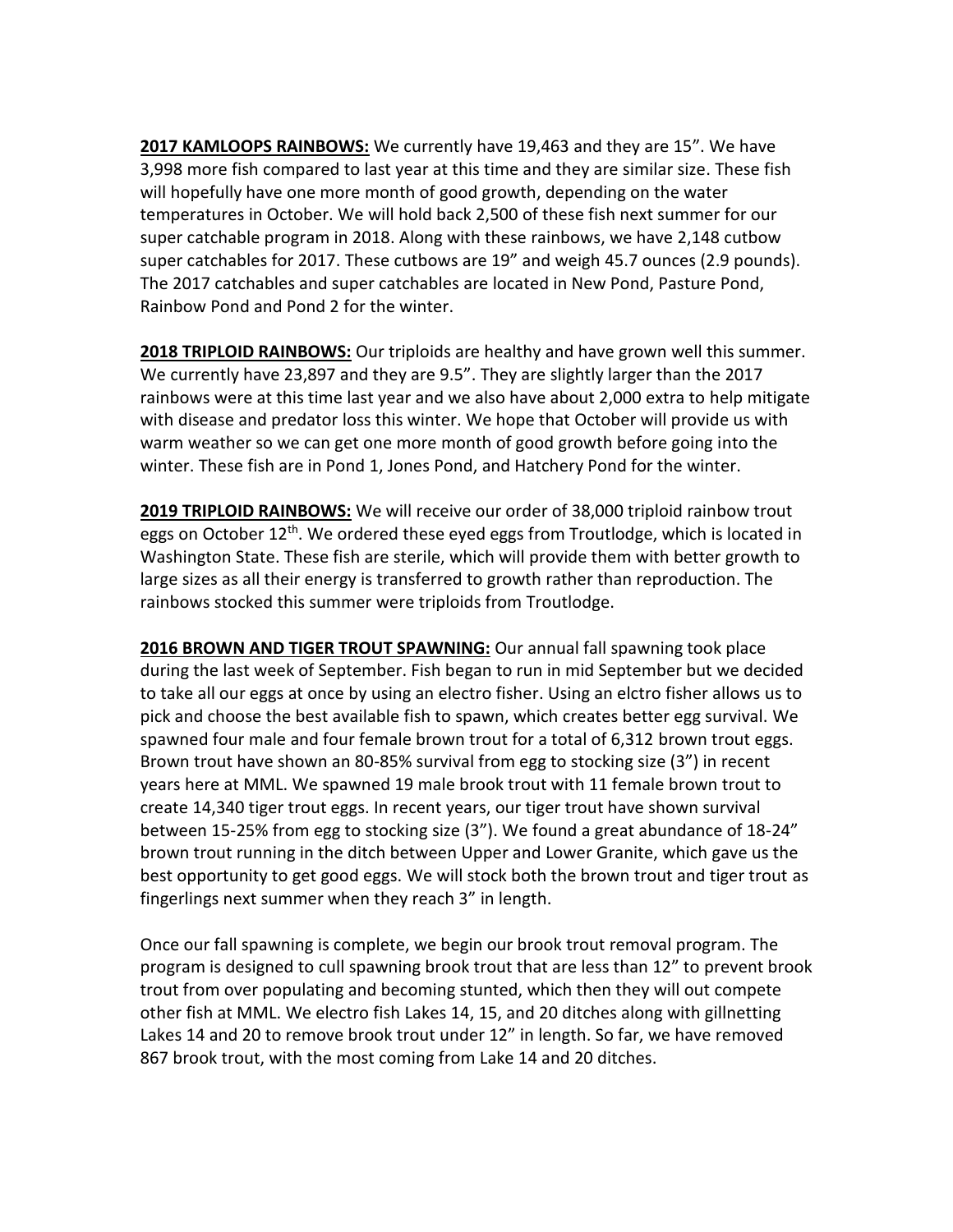**ARCTIC CHAR:** In an effort to increase unique fishing opportunities for arctic char at MML, we have implemented a new program this fall. We will begin to transplant arctic char over 12" from Lake 20 to Lakes 8 and 15. We hope this will give arctic char better survival and allow them to utilize the warmer water to provide better growth rates.

**WELCOME NEW MEMBER:** Please welcome new member Kyle Welch who, in August, purchased Cabin #88 from James Copeland which is located above Spring Lake (#15).

**19" RULE:** Please remember, beginning in 2013 the MML rule to allow harvest of one (1) fish over 19" has been amended. Drought conditions in 2012 and 2013 resulted in the loss of the super catchable program which produced most of these of fish. The super catchable program will be resurrected. However, fish 19" or larger cannot be produced until 2017. **Therefore all fish 19'' or larger must be returned to the water immediately.** If you see anyone violating this rule, please get the badge number and notify staff at 719-293-5441 or 719-293-5423.

**NO BAG LIMIT:** In an effort to utilize trout that will not survive throughout the winter, bag limits on rainbow trout, less than 19" in length, will be suspended beginning September 6, 2016. Please harvest rainbow trout until the fishing season closes at "ice on".

Rainbow trout that remain in our lakes after "ice on" experience an 85% mortality rate over the winter. High numbers of fish, low winter water flows, and extreme ice cover produce poor habitat conditions. Harvesting most of the rainbow trout will improve habitat quality and increase survivability of the remaining fish.

**SCRAP WOOD PILE:** Jim Tims and Greg Brunjak are beginning a new program for recycling scrap wood (building material). If you have scrap wood and are looking to get rid of it after completing a project or just cleaning around your cabin, please put it in the designated pile which is located in the south west corner of the boneyard. Instead of throwing these items in the burn pile, which is prohibited, putting them in the boneyard pile allows members who may have a use for the scrap wood to take it at their own convenience. If you have any questions about what can and cannot be put in the pile, please contact Jim Tims or Greg Brunjak.

**WATER FLOWS:** Our flows have been fairly steady this fall, giving us 5 to 5.5 CFS daily. Last year at this time, we were getting 4.5 CFS daily. We turned Home Row Ditch off on August 19<sup>th</sup>. The entire fish rearing system is running and all the lakes are maintaining proper water levels.

**FOR SALE LIST:** Is no longer part of the "Troutline" but is located on the MML website. Please contact Shaun Mulligan (303-513-0624) if you wish to list a membership or other items for sale.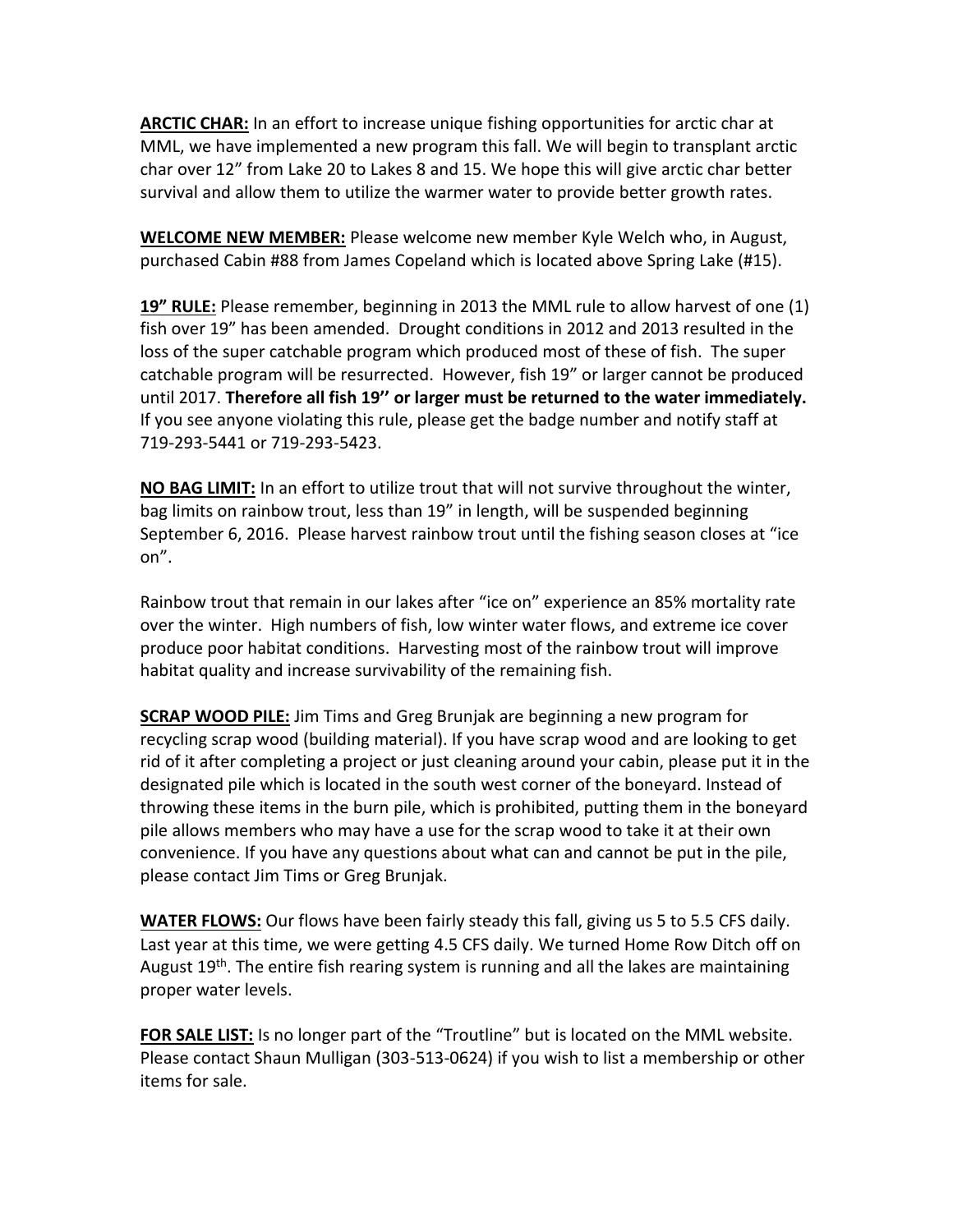**LOST AND FOUND:** The table located next to the guest badge box is for lost and found. Please place found items on the table for members to claim.

**MML WEBSITE:** If you have not had a chance to check out the new website, please do so at mountmassivelakes.org, password Fishing1. The "for sale section is now up and running and also check for updates in the "Managers Corner" section for the latest news and recent activity from MML staff. The website will also provide information such as fishing status, club updates, BOD meeting dates/times/locations, annual meeting date/time, and previous club material such as the Troutline. We would like to thank BOD member Gregg Anderson for all the great work he has done to make this new website successful and updated with the most current information.

**MML VEHICLE WINDOW STICKERS:** We have new MML stickers (old ones don't need to be replaced) for members to place on the window of their vehicles. Please stop by the office next time you're at the Club if you would like one.

**DUMPSTERS:** Please remember that our dumpsters are for household trash only. Construction materials, furniture, appliances, oil, paint, tires, auto parts, etc, are prohibited and must be hauled to the dump. To save money, we remove three dumpsters after Labor Day weekend and have the current dumpsters dumped every other week during the winter instead of every week. The Lake County Landfill is located at 1500 CR 6, Leadville, CO 80461. The hours are 8am to 5pm, Friday – Tuesday. For more information, please visit [http://www.lakecountyco.com/landfill.](http://www.lakecountyco.com/landfill)

**BURNPILE:** The burn pile is to be no larger than 15' x 15' in size. It is for slash only. Please do not put construction materials or metal/steel objects in the pile. Last fall, we found steel pipes, barbed wire, and various sorts of hardware throughout the pile. We will burn after the first snowfall in November. If you would like to help burn, please contact Brent at 719-293-5441.

**NEED COPIES OF MT. MASSIVE LAKES BY-LAWS, RULES AND REGULATIONS, LAND USE APPLICATIONS AND RULES AND REGULATIONS OR MAPS OF THE CLUB?** They are available to the membership and can either be downloaded from the website or are available in plastic file holders mounted on the wall inside the Clubhouse, just to the right as you enter the Clubhouse door. If you elect to acquire them at the Clubhouse, limit one per member, please!

**LAND USE PERMIT APPLICATIONS:** Remember, if you are planning a construction project at your cabin you will need to follow Mt. Massive Rules and Regulations governing Land Use. These rules, published on the website or available at the Clubhouse, include submitting a Land Use Application to the Land Use Committee for their approval, **prior** to starting construction. The rules state **"A PERMIT IS REQUIRED FOR THE CONSTRUCTION OR INSTALLATION OF NEW CABINS, OUT BUILDINGS, ADDITIONS TO PRESENT CABINS, OR CONSTRUCTION OF SEPTIC SYSTEMS, FENCES,**